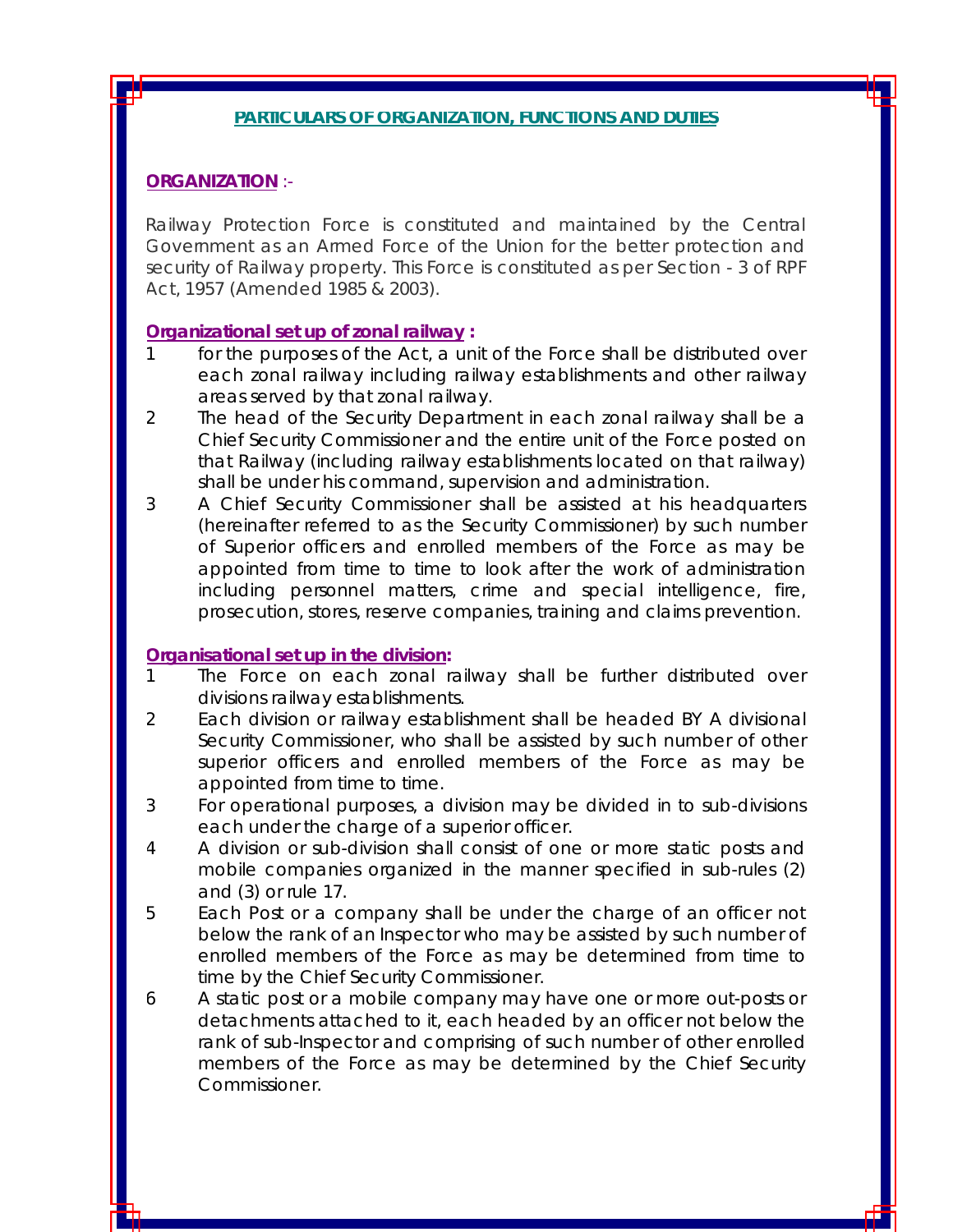7 A fire Station shall be headed by an officer not below the rank of a sub-Inspector and consists of such number of other enrolled members of the Force as may be appointed from time to time for fire fighting and fire prevention.

## **Branches of the Force on a zonal railway :**

- Force deployed on each zonal railway shall consists of the following three branches, namely:-
- (a) Executive Branch
- (b) Prosecution Branch, and
- (c) Fire service branch
- 2 These branches shall consists of such number of superior officers and other enrolled members of the Force as may be determined by the Chief Security Commissioner with the approval of the Director-General.
- 3 The enrolled members in the respective branches of the Force, who are under the administrative control of the Chief Security Commissioner shall from a separate cadre in each such branch for the purposes of fixation of seniority.
- 4 No enrolled member of the Force shall be eligible for transfer from one branch to another except for filling up of vacancies of and below the rank of Assistant Sub-Inspector in the Prosecution branch: Provided that it is intended to transfer an enrolled member permanently from one branch to another, the approval of the Director-General shall invariably be obtained.

# **Executive Branch:-**

- 1. The Executive Branch shall consist of five wings, namely:-
	- (i) Static Wing
	- (ii) Mobile Wing
	- (iii) Crime Wing
	- (iv) Special Wing and
	- (v) Stores Wing
- 2 the static Wing shall be organized on a Post pattern comprising of such number or enrolled members of the Force as may be needed for ensuring better protection and security of railway property and combating crimes against it.
- 3 The Mobile Wing, orgainised Wing, organized on such company pattern as may be decided by the Chief Security Commissioner concerned, shall preliminary perform the duties other than those required to be performed by the static wing under sub-rule 2, especially those having inter post ramifications.
- 4 Crime Wing shall function as a specified squad for collection and collation of information pertaining to criminals prying on railway property detection of crime, inquires into difficult cases having wider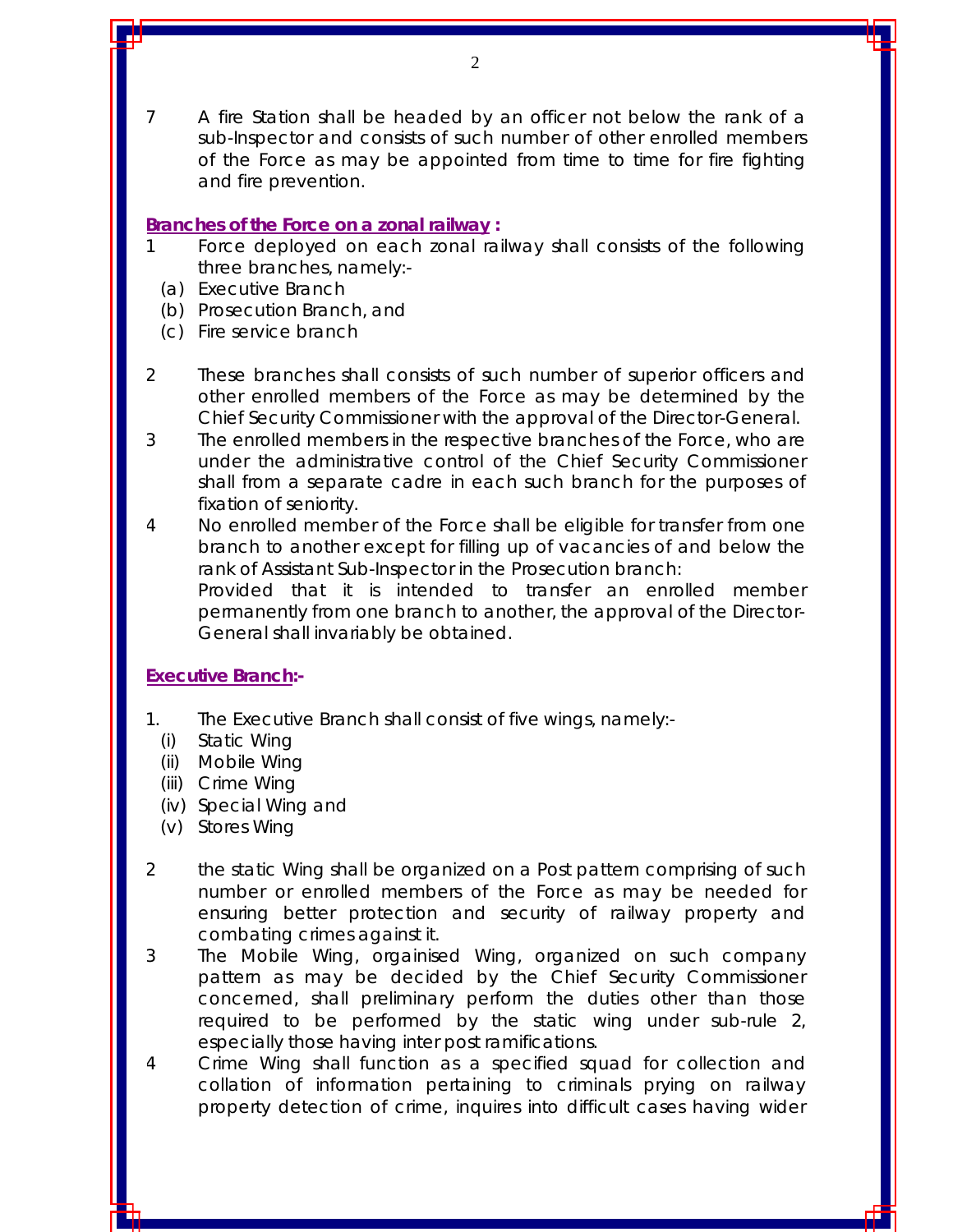ramifications, arrest of criminals and their prosecution. The Chief Security Commissioner may attach some enrolled members of the Force working in this Wing of his Security Commissariat as also the Dog Squad and handlers to each division. Control over such staff shall be shared functionally between the division and the Security Commissariat as may be ordered by the Chief Security Commissioner.

- 5 The Chief Security Commissioner may deploy enrolled members of the Force working in special Wing of his Security Commissariat in the divisions for collection of intelligence affecting the security and functioning of the railways. All the members of the branch shall function directly under the control of the Chief Security Commissioner through the immediate supervision and control of a superior officer incharge of Special Wing at his commissariat. Intelligence requiring immediate attention and action of the part of the division shall be passed on directly to the Divisional Security Commissioner by the unit deployed in that division.
- 6 The Stored Wing shall look after and cater to the requirements of the Force for uniform accoutrements, arms, ammunition, equipment and other stores items. This Wing shall also arrange for condemnation of unserviceable articles and their disposal. The Chief Security Commissioner may attach some enrolled members of the Force working in this Wing to each division who may work under the control of the Divisional Security Commissioner.

### **Prosecution Branch:**

- 1 The Prosecution branch on each zonal railway shall have a separate cadre of Inspectors and Sub-Inspectors who are appointed as public Prosecutors and Assistant Public Prosecutors respectively.
- 2 Other members of the branch shall be drawn from Executive branch where they shall retain their respective seniority of their parent cadre while posted in this branch.
- 3 The Chief Security Commissioner may attach enrolled members of the Force working in the Prosecution branch with the divisions. Control over the staff shall be shared functionally between the division and the Security Commissariat may be ordered by the Chief Security Commissioner.

## **Security Control Room:**

- 1 A Security Control Room shall be set-up at the headquarters of the Director- General, Chief Security Commissioner and the Divisional Security Commissioner.
- 2 It shall function round the clock and be manned by such members of the Force as may be appointed to it from time to time.
- 3 All information necessary for exercising constant vigil on the incidence and pattern of crime and the areas endemic to such crime or for any other purpose shall be promptly collected by the Security Control

3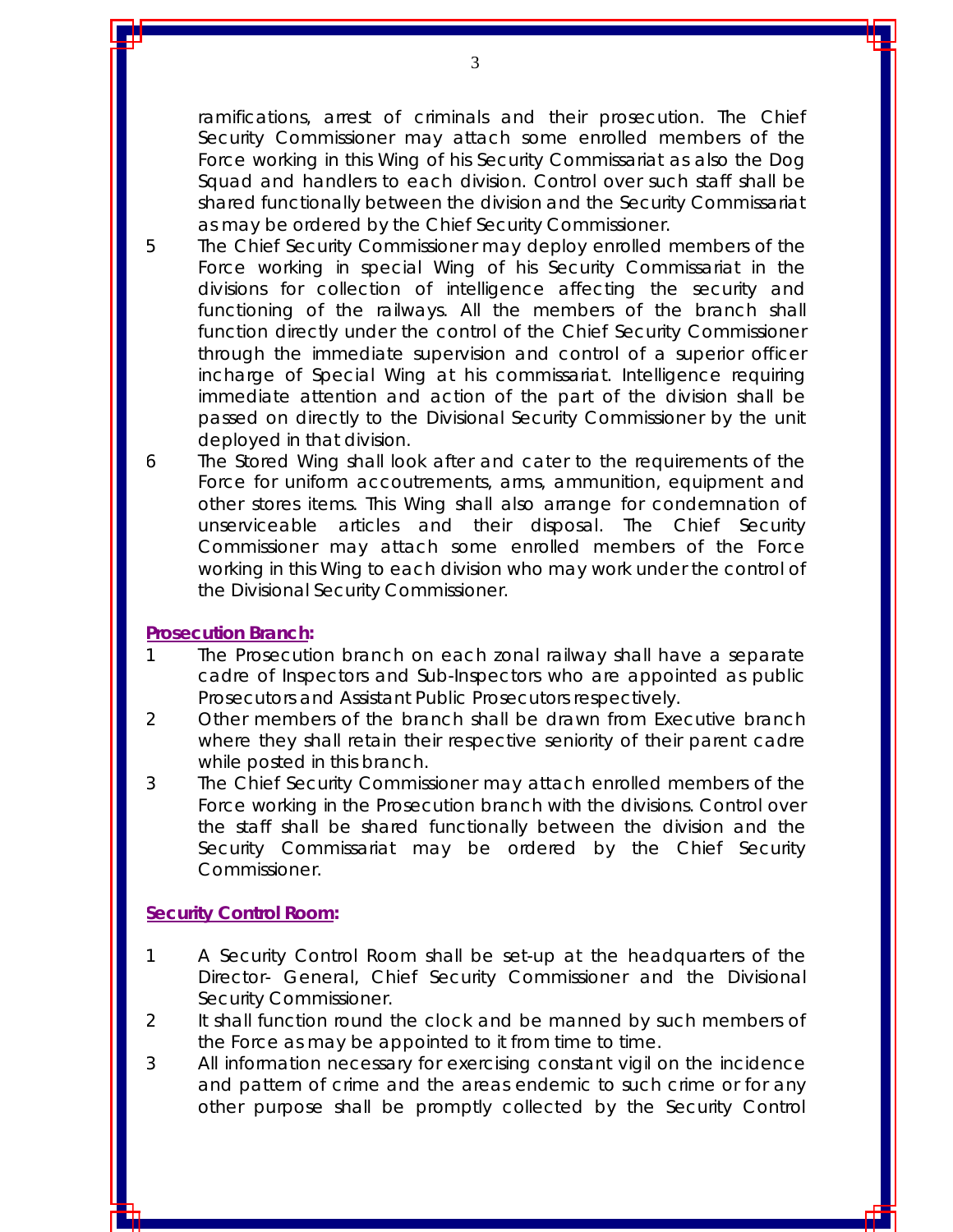Room and swiftly disseminated to the authorities specified on this behalf by the respective functionaries listed in sub-rule (1) above.

- 4 In particular, any occurrence
	- (a) Which is a 'Special report' or Special Occurrence' case as defined in rules 229 and 230 or which is of unusual or of striking nature either in itself or because of its modus operandi;
	- (b) Which involves destruction of or damage to railway property or of overhead traction or is a case of mischief by fire within railway premises;
	- (c) Which is a case of suspected sabotage or tampering with track or any other manner has affected the movement of railway property or the Security and functioning of the railways.
	- (d) In which a member of the Force or a railway employee on duty has been assaulted or arrested or has opened fire;
	- (e) In which railway property exceeding the value, to be fixed by the Director General, has been recovered or in which any other important case has been detected;
	- (f) Which is likely to provoke reprisal from commuters and others;
	- (g) Which is likely to arouse interest of or criticism from railways users; and
	- (h) Which otherwise appears important to the Security Control Room, shall invariably be reported.

#### **FUNCTIONS AND DUTIES OF ENROLLED MEMBER OF THE FORCE**

- 1 The primary functions of the enrolled members of the Force shall be-
	- (a) to protect and safeguard railway property, passenger & passenger area and to combat crime against it;
	- (b) to do any other act conducive to better protection and security of railway property, passenger & passenger area ;
	- (c) to remove any obstruction in the movement of railway property or passenger area ; and
	- (d) to perform other functions of an armed force of the Union and to exercise powers of a railways servant as conferred by or under the Indian Railways Act, 1980.
- 2 The other functions of enrolled members of the Force shall be-
	- (i) to identify the situation that have potential for the commission of crime against the railway property either static or in transit or mobile and take remedial measures or suggest improvement in basic security arrangements of faulty procedures where necessary, the railway administration.
	- (ii) To reduce the opportunities of thefts, pilferages, misappropriation, trades, etc, against railway property and leakage of railway revenue through supervise preventive checks or other appropriate measures like detailing of patrols in vulnerable sectors, posting of guards and pickets at black spots, escorting of affected trains, keeping open or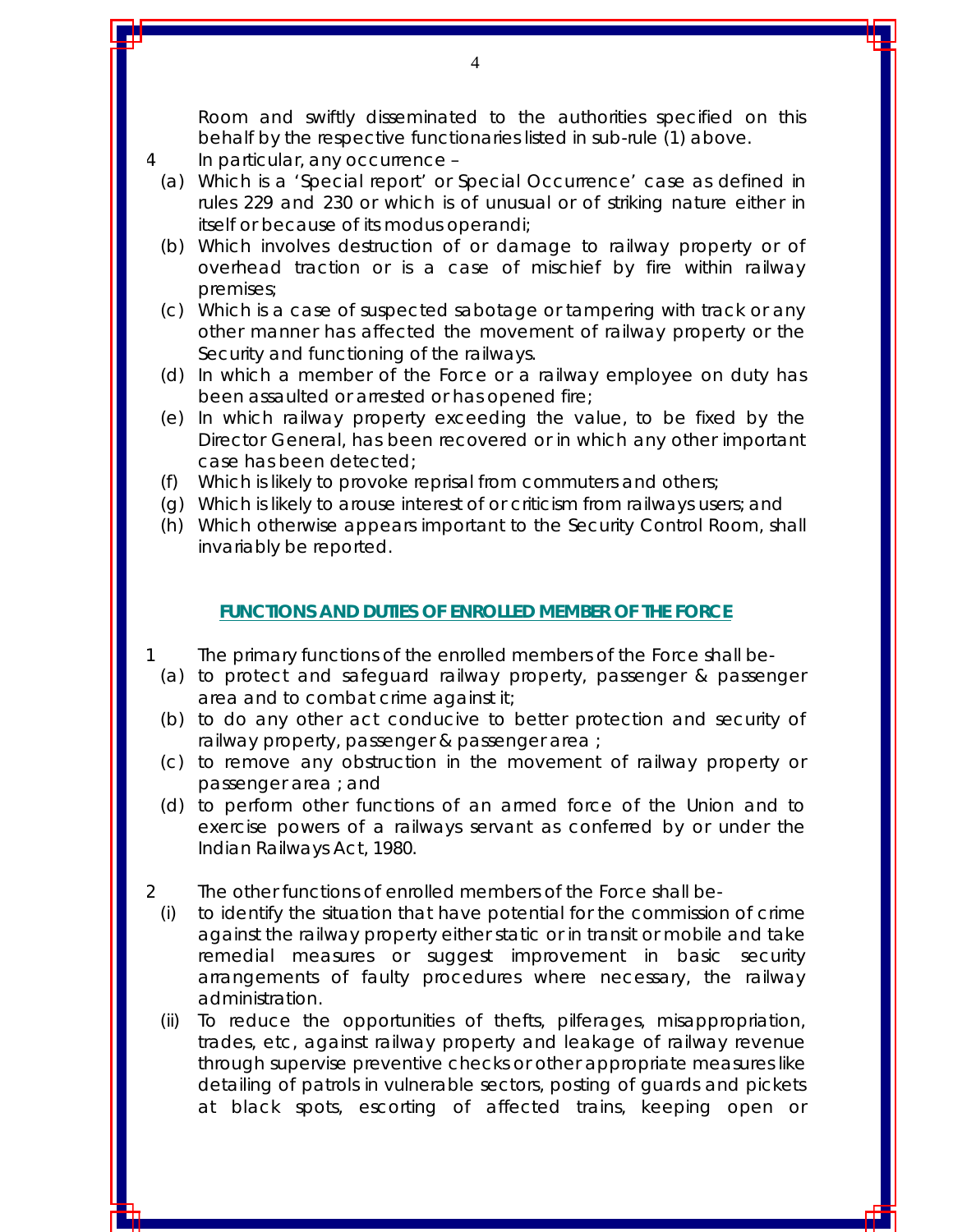unobtrusive watch at workshops, stores, goods-sheds, depots, parcel offices, yards and other such places and at any station or enroute the destination of railway property;

- (iii) to aid, co-operate and co-ordinate the measures of other railway agencies or the police or other authorities in implementing other appropriate measures for ensuring prevention of crime against the railway property and providing for its better security;
- (iv) to interpose at any time or place for preventing any attempt to steal, misuse, damage or tamper with the railway property or to convert it into private use without lawful authority and to intimate action against offenders;
- (v) to register and take up enquires under the Railway Property (Unlawful Possession) Act 1966, apprehend the offenders and participate in subsequent legal proceedings connected therewith;
- (vi) to register or to promptly pass on ports for registration to the local police of all cognizable offences against the railway property, conduct enquires and collect evidence for localizing the crime or which is otherwise considered necessary and render such other assistance as may be possible in investigation of such cases;
- (vii) to obtain intelligence relating to the commission of or intention to commit any offence specified in clauses(i),(ii), (iii), (iv), (v), (vi), (vii), (viii), (ix) of sub-section (1) of section 39 of the code of Criminal Procedure, 1973 on the railways and to lay such information and to take such other steps consistent with law and with the orders of his superiors as shall be best calculated to bring offenders to justice and to prevent the commission of cognizable and, within his view, of noncognizable offences;
- (viii) to collect intelligence about subversive and other objectionable activities affecting the security and functioning of the railways as well as the activities of criminals and suspects prying on railway property;
- (ix) to study all cases of suspected sabotage or tampering with track or obstruction to movement of railway property with a view to suggesting preventive measures to railway administration and the police;
- (x) subject to rule 42 to assist the railway administration during strikes and lockouts as well as the police during mob violence or civil disturbances or for maintenance of law and order and control of railway crime or when deputed any where in India in aid to civil power.
- (xi) To assist the commercial and other departments of the railway during raids on ticket less travellers, alarm chain pullers, unauthorized hawkers and on those indulging in, hose pipe disconnections or infringing other provisions of the Indian Railways Act, 1980;
- (xii) To aid any other member of the Force when called upon by such other member or in the case of need in the discharge of the duty of such other member, in such ways as would be lawful and reasonable on the part of the member thus aided;
- (xiii) To use his best endeavours to prevent any loss damage by fire to railway property;